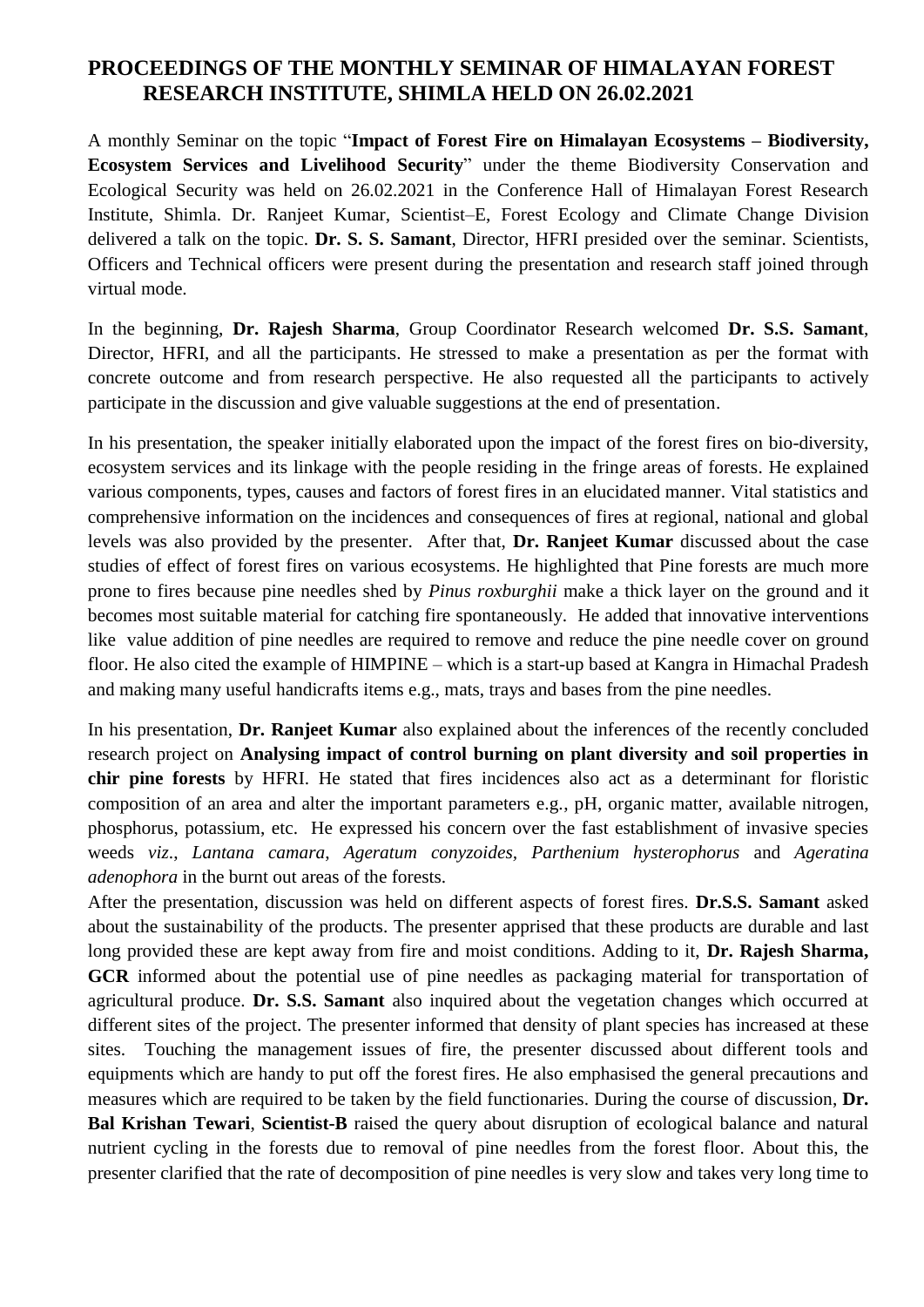get transformed into humus. **Dr. Ashwani Kumar Tapwal, Scientist-E** also substantiated the statement and informed that microbial decomposition of pine needles is difficult and these needles are highly combustible. **Dr. Joginder Singh Chauhan, CTO** asked about the impact of fires on the water quality. The presenter explicated that fires adversely impacts the water quality of surface and groundwater resources due to formation of ash, enhanced runoff and erosion process. **Dr. Chauhan** also expressed his concerns on the laxity of laws and strict penalties for frequent occurrence of forest fires which ultimately causes heavy losses to the natural wealth.

Dr**. S.S.Samant**, Director HFRI highly appreciated the presentation made by Dr. Ranjeet Kumar and also for providing useful information on the forest fires and its management.

## **Outcomes of the Seminars**

- Generation of baseline data on forest fires
- $\triangle$  Up scaling of scientific knowledge and management of forest fires
- Generation of database on impact of forest fires on bio-diversity and ecosystem services
- $\triangleleft$  Value addition of chir pine needles and improving the livelihood of people
- Developing sound methodology to calculate the damage caused by the forest fire
- HRD programme on forest fire management
- $\triangle$  Development of user friendly technology to extinguish the forest fire

## **Formulation of Future Strategies & Networking**

- Execution of AICRP on forest fire and Research and Knowledge management
- Creation of a national level database on forest fire resources and best fire management practices
- Development of online portal on forest fires management and training webinars for different stakeholders
- Capacity building programme on forest fires management
- Dissemination of knowledge on tools and equipment related to forest fire among stakeholders
- \* Robust mechanism to estimate the damage caused by forest fire
- Effective communication network to avoid loss due to forest fire
- Development of models for payment of goods and services affected by forest fire
- $\cdot \cdot$  Improvement in the livelihood of the people by avoiding the losses caused by the forest fire
- Monitoring of biodiversity, invasive and alien plant species in burnt area
- Funding partners DST, GoI, MoEF&CC, New Delhi, Ministry of Earth Sciences and collaboration can be done with IITs , NIH (Roorkee), NIT( Hamirpur), HIMCOSTE and UHF, Nauni.

In the end, **Dr. Rajesh Sharma, Group Coordinator Research** thanked all the participants for their active involvement in this Seminar and also providing the inputs for prioritizing the research needs and areas, for developing future strategies.